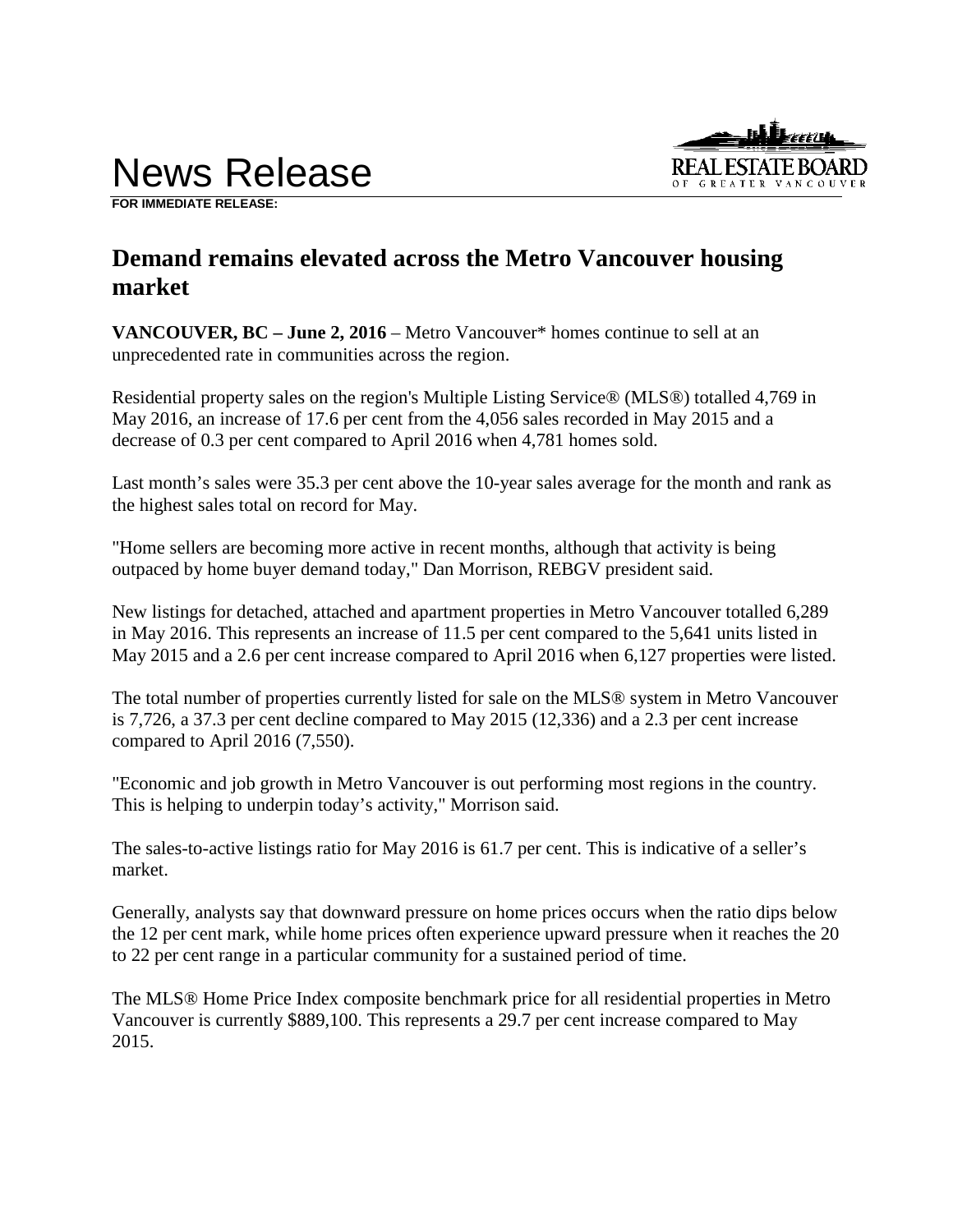Sales of detached properties in May 2016 reached 1,865, an increase of 8.2 per cent from the 1,723 detached sales recorded in May 2015. The benchmark price for detached properties increased 36.9 per cent from May 2015 to \$1,513,800.

Sales of apartment properties reached 2,150 in May 2016, an increase of 34.4 per cent compared to the 1,600 sales in May 2015. The benchmark price of an apartment property increased 22.3 per cent from May 2015 to \$485,000.

Attached property sales in May 2016 totalled 754, an increase of 2.9 per cent compared to the 733 sales in May 2015. The benchmark price of an attached unit increased 24.9 per cent from May 2015 to \$632,400.

**\*Editor's Note:** Areas covered by the Real Estate Board of Greater Vancouver include: Whistler, Sunshine Coast, Squamish, West Vancouver, North Vancouver, Vancouver, Burnaby, New Westminster, Richmond, Port Moody, Port Coquitlam, Coquitlam, New Westminster, Pitt Meadows, Maple Ridge, and South Delta.

-30-

The real estate industry is a key economic driver in British Columbia. In 2015, 42,326 homes changed ownership in the Board's area, generating \$2.7 billion in economic spin-off activity and an estimated 19,000 jobs. The total dollar value of residential sales transacted through the MLS® system in Greater Vancouver totalled \$39 billion in 2015. The Real Estate Board of Greater Vancouver is an association representing more than 12,500 REALTORS® and their companies. The Board provides a variety of member services, including the Multiple Listing Service®. For more information on real estate, statistics, and buying or selling a home, contact a local REALTOR® or visit **[www.rebgv.org](http://www.rebgv.org/)***.* 

For more information please contact:

**Craig Munn** Manager, Communication Real Estate Board of Greater Vancouver 604.730.3146 [cmu](http://www.facebook.com/rebgv)[nn@r](http://www.twitter.com/rebgv)[ebgv.](http://www.rebgv.org/)[org](http://www.youtube.com/user/rebgv)

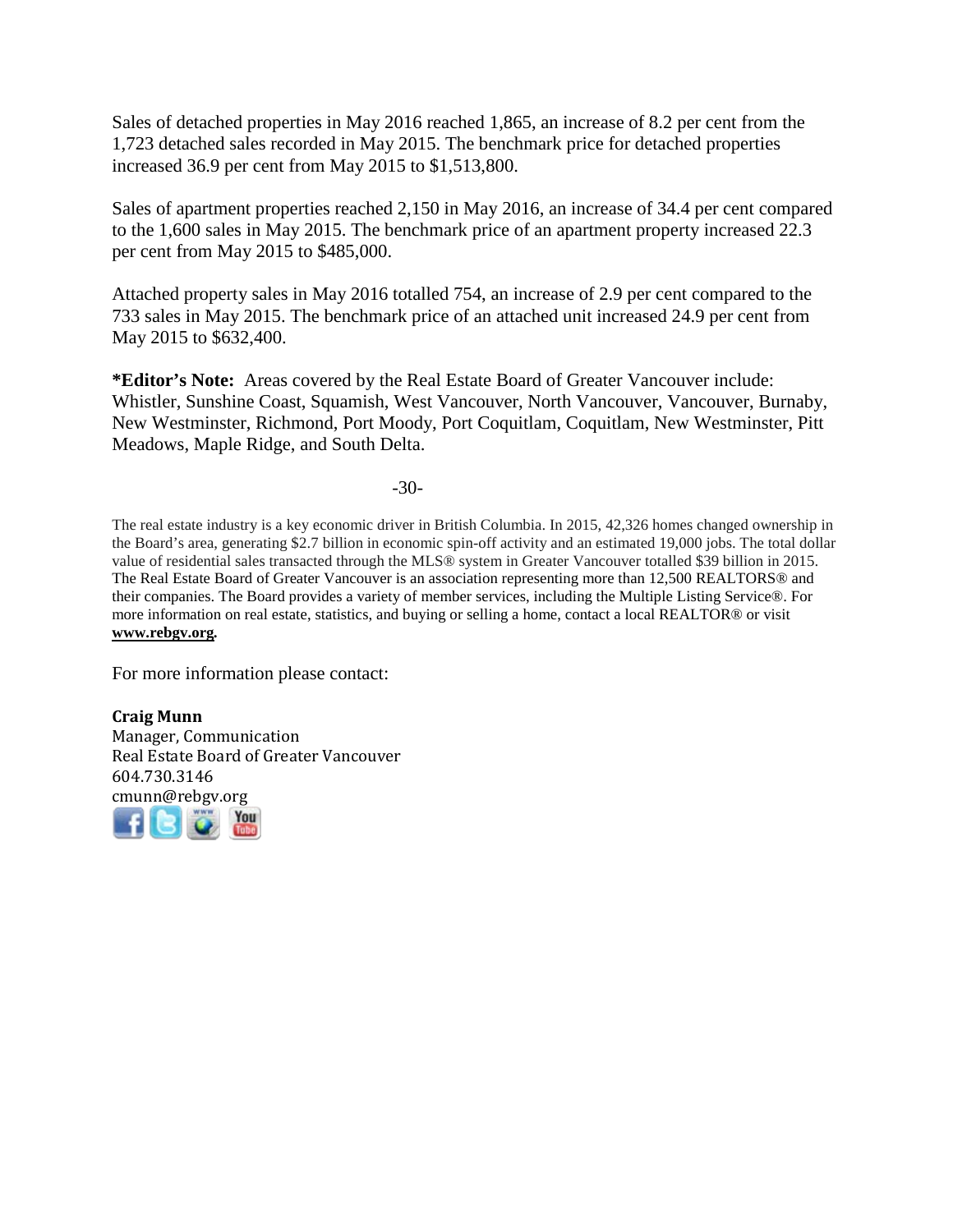

# MLS'<br>HOME PRICE INDEX<sup>\*</sup> May 2016



| Property Type           | Area                  | Benchmark<br>Price | Price<br>Index | 1 Month<br>Change % | 3 Month<br>Change % | 6 Month<br>Change % | 1 Year<br>Change % | 3 Year<br>Change % | 5 Year<br>Change % | 10 Year<br>Change % |
|-------------------------|-----------------------|--------------------|----------------|---------------------|---------------------|---------------------|--------------------|--------------------|--------------------|---------------------|
| Residential / Composite | Lower Mainland        | \$786,500          | 221.8          | 5.4%                | 12.2%               | 18.9%               | 30.2%              | 45.5%              | 45.3%              | 80.6%               |
|                         | Greater Vancouver     | \$889,100          | 232.7          | 5.2%                | 11.8%               | 18.0%               | 29.7%              | 48.3%              | 46.9%              | 88.9%               |
|                         | Bowen Island          | \$722,200          | 156.6          | 6.4%                | 12.1%               | 14.0%               | 20.3%              | 30.1%              | 20.5%              | 28.9%               |
|                         | <b>Burnaby East</b>   | \$851,800          | 235.1          | 7.5%                | 15.7%               | 19.4%               | 30.7%              | 51.4%              | 53.1%              | 87.5%               |
|                         | <b>Burnaby North</b>  | \$745,200          | 224.0          | 5.6%                | 13.4%               | 19.7%               | 29.2%              | 47.0%              | 45.6%              | 83.6%               |
|                         | <b>Burnaby South</b>  | \$810,900          | 229.2          | 5.7%                | 12.0%               | 15.9%               | 26.4%              | 44.7%              | 41.8%              | 86.0%               |
|                         | Coquitlam             | \$756,900          | 224.6          | 6.8%                | 12.8%               | 19.5%               | 31.7%              | 52.4%              | 52.0%              | 85.5%               |
|                         | adner                 | \$823,600          | 228.9          | 5.6%                | 15.5%               | 21.8%               | 34.3%              | 54.3%              | 53.2%              | 93.7%               |
|                         | Maple Ridge           | \$534,600          | 180.6          | 6.7%                | 14.9%               | 21.5%               | 30.1%              | 38.7%              | 34.4%              | 53.1%               |
|                         | New Westminster       | \$503,600          | 214.5          | 4.2%                | 10.3%               | 14.8%               | 26.8%              | 35.7%              | 38.8%              | 68.2%               |
|                         | North Vancouver       | \$955,100          | 215.5          | 5.5%                | 11.9%               | 18.1%               | 27.7%              | 46.6%              | 50.6%              | 81.7%               |
|                         | <b>Pitt Meadows</b>   | \$507,700          | 185.7          | 4.6%                | 11.3%               | 16.9%               | 19.3%              | 34.5%              | 32.2%              | 53.3%               |
|                         | Port Coquitlam        | \$573,400          | 203.2          | 4.2%                | 11.5%               | 20.2%               | 29.5%              | 46.6%              | 40.9%              | 66.3%               |
|                         | Port Moody            | \$750,500          | 207.5          | 4.2%                | 9.9%                | 17.7%               | 29.3%              | 47.4%              | 50.9%              | 69.5%               |
|                         | Richmond              | \$848,300          | 245.8          | 6.0%                | 13.1%               | 20.1%               | 32.4%              | 48.9%              | 42.6%              | 99.8%               |
|                         | Squamish              | \$576,200          | 187.8          | 3.3%                | 12.5%               | 16.1%               | 21.6%              | 50.2%              | 55.1%              | 68.6%               |
|                         | <b>Sunshine Coast</b> | \$446,900          | 156.6          | 5.7%                | 11.9%               | 15.8%               | 21.6%              | 34.0%              | 21.4%              | 26.3%               |
|                         | Tsawwassen            | \$964,900          | 241.7          | 7.3%                | 16.3%               | 24.3%               | 40.3%              | 63.4%              | 62.2%              | 100.4%              |
|                         | Vancouver East        | \$931,300          | 272.8          | 5.0%                | 10.4%               | 17.1%               | 31.5%              | 53.4%              | 59.3%              | 115.0%              |
|                         | Vancouver West        | \$1,210,000        | 255.0          | 4.6%                | 10.4%               | 16.9%               | 30.0%              | 52.0%              | 50.9%              | 101.9%              |
|                         | <b>West Vancouver</b> | \$2,591,300        | 278.1          | 5.9%                | 15.0%               | 21.3%               | 37.3%              | 65.0%              | 74.4%              | 126.5%              |
|                         | Whistler              | \$669,700          | 155.6          | 3.3%                | 14.2%               | 18.6%               | 20.1%              | 51.2%              | 44.3%              | 42.4%               |
| Single Family Detached  | Lower Mainland        | \$1,205,200        | 256.0          | 7.7%                | 16.1%               | 24.2%               | 37.2%              | 59.9%              | 61.6%              | 111.7%              |
|                         | Greater Vancouver     | \$1,513,800        | 279.2          | 7.9%                | 15.9%               | 23.2%               | 36.9%              | 64.6%              | 64.0%              | 130.2%              |
|                         | Bowen Island          | \$722,200          | 156.6          | 6.4%                | 12.1%               | 14.0%               | 20.3%              | 30.1%              | 20.5%              | 28.9%               |
|                         | <b>Burnaby East</b>   | \$1,238,300        | 276.9          | 10.1%               | 16.8%               | 24.8%               | 41.1%              | 64.3%              | 73.3%              | 119.1%              |
|                         | <b>Burnaby North</b>  | \$1,572,000        | 304.0          | 9.8%                | 18.2%               | 26.4%               | 40.4%              | 73.7%              | 77.8%              | 150.8%              |
|                         | <b>Burnaby South</b>  | \$1,598,500        | 306.0          | 7.2%                | 18.0%               | 25.2%               | 35.9%              | 65.9%              | 67.9%              | 147.0%              |
|                         | Coquitlam             | \$1,187,100        | 263.4          | 9.4%                | 17.9%               | 26.6%               | 40.6%              | 68.2%              | 74.2%              | 120.1%              |
|                         | Ladner                | \$1,026,600        | 247.5          | 5.7%                | 15.7%               | 22.9%               | 40.2%              | 66.8%              | 67.0%              | 110.1%              |
|                         | Maple Ridge           | \$670,100          | 190.9          | 6.8%                | 15.8%               | 24.2%               | 34.1%              | 45.2%              | 43.5%              | 64.9%               |
|                         | New Westminster       | \$1,079,100        | 267.7          | 9.7%                | 17.6%               | 24.8%               | 39.9%              | 61.9%              | 64.2%              | 114.0%              |
|                         | North Vancouver       | \$1,607,600        | 255.9          | 8.1%                | 16.3%               | 25.6%               | 37.7%              | 68.7%              | 75.8%              | 116.7%              |
|                         | <b>Pitt Meadows</b>   | \$728,600          | 205.3          | 7.7%                | 14.2%               | 21.3%               | 29.4%              | 46.9%              | 46.4%              | 74.4%               |
|                         | Port Coquitlam        | \$906,100          | 241.7          | 7.1%                | 16.7%               | 25.9%               | 40.0%              | 65.3%              | 64.3%              | 101.2%              |
|                         | Port Moody            | \$1,352,700        | 249.8          | 7.7%                | 16.1%               | 23.7%               | 36.4%              | 62.3%              | 64.9%              | 109.0%              |
|                         | Richmond              | \$1,643,400        | 329.6          | 9.3%                | 19.9%               | 29.8%               | 45.7%              | 74.6%              | 59.8%              | 167.7%              |
|                         | Squamish              | \$729,300          | 193.9          | 6.1%                | 13.5%               | 16.7%               | 24.0%              | 50.0%              | 52.6%              | 72.0%               |
|                         | Sunshine Coast        | \$445,200          | 156.0          | 5.7%                | 11.8%               | 16.1%               | 21.9%              | 33.9%              | 20.8%              | 25.9%               |
|                         | Tsawwassen            | \$1,257,100        | 270.7          | 7.8%                | 17.4%               | 26.6%               | 48.2%              | 78.7%              | 80.1%              | 122.1%              |
|                         | Vancouver East        | \$1,456,700        | 322.0          | 8.3%                | 15.1%               | 20.5%               | 36.1%              | 74.1%              | 83.8%              | 159.7%              |
|                         | Vancouver West        | \$3,442,100        | 353.4          | 7.6%                | 14.6%               | 20.2%               | 34.7%              | 66.2%              | 64.8%              | 186.6%              |
|                         | West Vancouver        | \$3,129,100        | 297.5          | 6.9%                | 15.4%               | 22.1%               | 36.8%              | 68.1%              | 80.0%              | 141.5%              |
|                         | Whistler              | \$1,226,600        | 169.8          | 4.0%                | 11.7%               | 14.3%               | 17.7%              | 41.3%              | 43.5%              | 52.3%               |

**HOW TO READ THE TABLE:**

• Benchmark Price: Estimated sale price of a benchmark property. Benchmarks represent a typical property within each market.

• Price Index: Index numbers estimate the percentage change in price on typical and constant quality properties over time. All figures are based on past sales.

• x Month/Year Change %: Percentage change of index over a period of x month(s)/year(s) \*

In January 2005, the indexes are set to 100.

Townhome properties are similar to Attached properties, a category that was used in the previous MLSLink HPI, but do not included duplexes.

The above info is deemed reliable, but is not guaranteed. All dollar amounts in CDN.

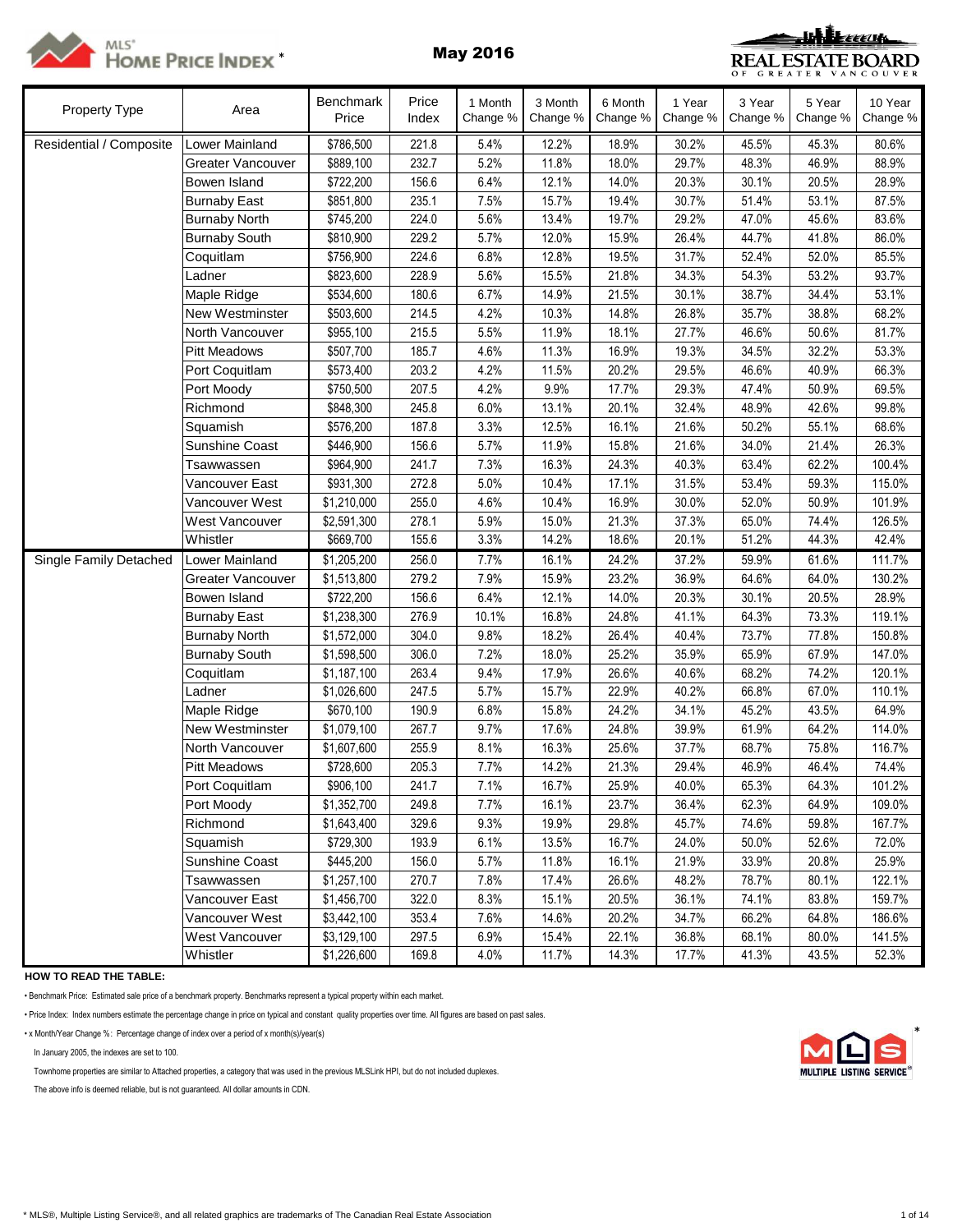



| <b>Property Type</b> | Area                 | <b>Benchmark</b><br>Price | Price<br>Index | 1 Month<br>Change % | 3 Month<br>Change % | 6 Month<br>Change % | 1 Year<br>Change % | 3 Year<br>Change % | 5 Year<br>Change % | 10 Year<br>Change % |
|----------------------|----------------------|---------------------------|----------------|---------------------|---------------------|---------------------|--------------------|--------------------|--------------------|---------------------|
| Townhouse            | Lower Mainland       | \$512,500                 | 185.5          | 3.6%                | 9.6%                | 15.4%               | 22.6%              | 31.3%              | 28.3%              | 54.1%               |
|                      | Greater Vancouver    | \$632,400                 | 204.4          | 3.9%                | 11.0%               | 16.6%               | 24.9%              | 38.5%              | 35.5%              | 69.6%               |
|                      | <b>Burnaby East</b>  | \$497,700                 | 178.5          | 7.3%                | 18.3%               | 13.8%               | 11.1%              | 21.8%              | 19.1%              | 46.7%               |
|                      | <b>Burnaby North</b> | \$484,100                 | 180.5          | $-0.1%$             | 5.1%                | 10.5%               | 11.6%              | 22.4%              | 17.5%              | 46.9%               |
|                      | <b>Burnaby South</b> | \$501,700                 | 180.0          | 3.7%                | 7.4%                | 10.4%               | 15.8%              | 24.2%              | 19.2%              | 50.0%               |
|                      | Coquitlam            | \$522,900                 | 192.1          | 2.5%                | 10.9%               | 16.7%               | 26.7%              | 36.9%              | 36.0%              | 58.9%               |
|                      | Ladner               | \$614,200                 | 203.5          | 4.6%                | 13.8%               | 20.0%               | 25.8%              | 35.1%              | 34.3%              | 68.9%               |
|                      | Maple Ridge          | \$363,000                 | 176.3          | 10.4%               | 16.1%               | 17.5%               | 30.3%              | 35.6%              | 28.5%              | 45.9%               |
|                      | New Westminster      | \$534,500                 | 200.8          | 5.6%                | 16.1%               | 21.0%               | 21.0%              | 35.7%              | 36.6%              | 65.0%               |
|                      | North Vancouver      | \$798,400                 | 191.1          | 6.0%                | 9.6%                | 16.2%               | 26.1%              | 37.5%              | 38.0%              | 63.8%               |
|                      | Pitt Meadows         | \$418,500                 | 181.1          | 3.2%                | 8.8%                | 13.5%               | 16.5%              | 31.3%              | 24.3%              | 47.8%               |
|                      | Port Coquitlam       | \$497,900                 | 188.8          | 1.7%                | 7.6%                | 19.9%               | 24.5%              | 37.1%              | 33.7%              | 53.1%               |
|                      | Port Moody           | \$541,200                 | 182.9          | 1.4%                | 2.9%                | 9.9%                | 22.3%              | 34.7%              | 29.3%              | 49.2%               |
|                      | Richmond             | \$685,400                 | 221.6          | 4.3%                | 11.6%               | 17.0%               | 27.0%              | 39.2%              | 35.9%              | 84.4%               |
|                      | Squamish             | \$575,700                 | 209.1          | 0.3%                | 13.3%               | 19.4%               | 23.4%              | 77.1%              | 66.6%              | 95.4%               |
|                      | Tsawwassen           | \$609,700                 | 201.5          | 5.2%                | 15.3%               | 21.6%               | 26.9%              | 36.0%              | 26.6%              | 67.2%               |
|                      | Vancouver East       | \$725,500                 | 239.2          | 0.7%                | 6.1%                | 15.8%               | 29.3%              | 40.0%              | 45.1%              | 87.6%               |
|                      | Vancouver West       | \$1,035,400               | 234.2          | 7.1%                | 14.1%               | 19.4%               | 30.5%              | 48.7%              | 51.8%              | 95.5%               |
|                      | Whistler             | \$726,700                 | 194.3          | 0.6%                | 14.8%               | 19.1%               | 22.4%              | 68.1%              | 51.7%              | 87.2%               |
| Apartment            | Lower Mainland       | \$434,200                 | 189.6          | 2.1%                | 6.6%                | 11.3%               | 21.5%              | 28.9%              | 27.2%              | 49.8%               |
|                      | Greater Vancouver    | \$485,000                 | 195.0          | 2.1%                | 6.7%                | 11.7%               | 22.3%              | 31.9%              | 29.7%              | 54.6%               |
|                      | <b>Burnaby East</b>  | \$546,300                 | 207.4          | 0.7%                | 5.0%                | 7.7%                | 24.9%              | 45.9%              | 45.2%              | 58.8%               |
|                      | <b>Burnaby North</b> | \$428,500                 | 181.2          | 2.2%                | 9.8%                | 14.2%               | 21.7%              | 29.9%              | 26.6%              | 47.8%               |
|                      | <b>Burnaby South</b> | \$496,500                 | 199.3          | 4.6%                | 8.3%                | 10.7%               | 21.9%              | 33.7%              | 28.5%              | 61.1%               |
|                      | Coquitlam            | \$327,100                 | 180.0          | 3.4%                | 4.6%                | 9.0%                | 19.8%              | 32.5%              | 23.4%              | 45.4%               |
|                      | Ladner               | \$382,800                 | 181.4          | 6.1%                | 14.2%               | 16.0%               | 16.4%              | 25.0%              | 20.3%              | 54.9%               |
|                      | Maple Ridge          | \$187,100                 | 135.1          | 1.1%                | 9.3%                | 12.6%               | 7.6%               | 8.3%               | $-1.6%$            | 7.3%                |
|                      | New Westminster      | \$343,100                 | 195.4          | 1.5%                | 6.1%                | 9.2%                | 21.1%              | 24.6%              | 28.1%              | 51.6%               |
|                      | North Vancouver      | \$422,600                 | 172.0          | 1.1%                | 5.9%                | 7.6%                | 14.4%              | 20.3%              | 21.0%              | 43.5%               |
|                      | <b>Pitt Meadows</b>  | \$277,000                 | 163.7          | 1.2%                | 9.2%                | 13.2%               | 7.3%               | 20.3%              | 22.0%              | 30.0%               |
|                      | Port Coquitlam       | \$280,000                 | 166.0          | 1.5%                | 6.3%                | 12.2%               | 18.7%              | 29.0%              | 15.9%              | 33.5%               |
|                      | Port Moody           | \$443,000                 | 184.6          | 2.3%                | 7.3%                | 15.9%               | 25.0%              | 36.5%              | 47.8%              | 47.3%               |
|                      | Richmond             | \$414,200                 | 174.9          | 1.9%                | 4.7%                | 8.2%                | 15.8%              | 19.2%              | 17.7%              | 40.0%               |
|                      | Squamish             | \$330,900                 | 159.3          | 2.2%                | 11.6%               | 12.7%               | 20.3%              | 32.0%              | 53.5%              | 40.4%               |
|                      | Tsawwassen           | \$390,700                 | 164.7          | 5.8%                | 13.9%               | 15.9%               | 14.9%              | 21.4%              | 15.2%              | 40.6%               |
|                      | Vancouver East       | \$403,800                 | 222.7          | 0.8%                | 4.8%                | 11.9%               | 25.3%              | 30.8%              | 33.1%              | 69.5%               |
|                      | Vancouver West       | \$673,000                 | 217.8          | 2.4%                | 7.7%                | 14.8%               | 28.0%              | 44.0%              | 41.6%              | 69.9%               |
|                      | West Vancouver       | \$851,800                 | 186.1          | $-0.3%$             | 11.8%               | 13.5%               | 37.5%              | 40.3%              | 36.6%              | 53.3%               |
|                      | Whistler             | \$351,400                 | 115.2          | 6.8%                | 17.3%               | 27.9%               | 28.0%              | 53.0%              | 100.0%             | 2.1%                |

## **HOW TO READ THE TABLE:**

• Benchmark Price: Estimated sale price of a benchmark property. Benchmarks represent a typical property within each market.

• Price Index: Index numbers estimate the percentage change in price on typical and constant quality properties over time. All figures are based on past sales.

• x Month/Year Change %: Percentage change of index over a period of x month(s)/year(s)

In January 2005, the indexes are set to 100.

Townhome properties are similar to attached properties, a category that was used in the previous MLSLink HPI, but do not included duplexes.

Lower Mainland includes areas serviced by both Real Estate Board of Greater Vancouver & Fraser Valley Real Estate Board.

The above info is deemed reliable, but is not guaranteed. All dollar amounts in CDN.

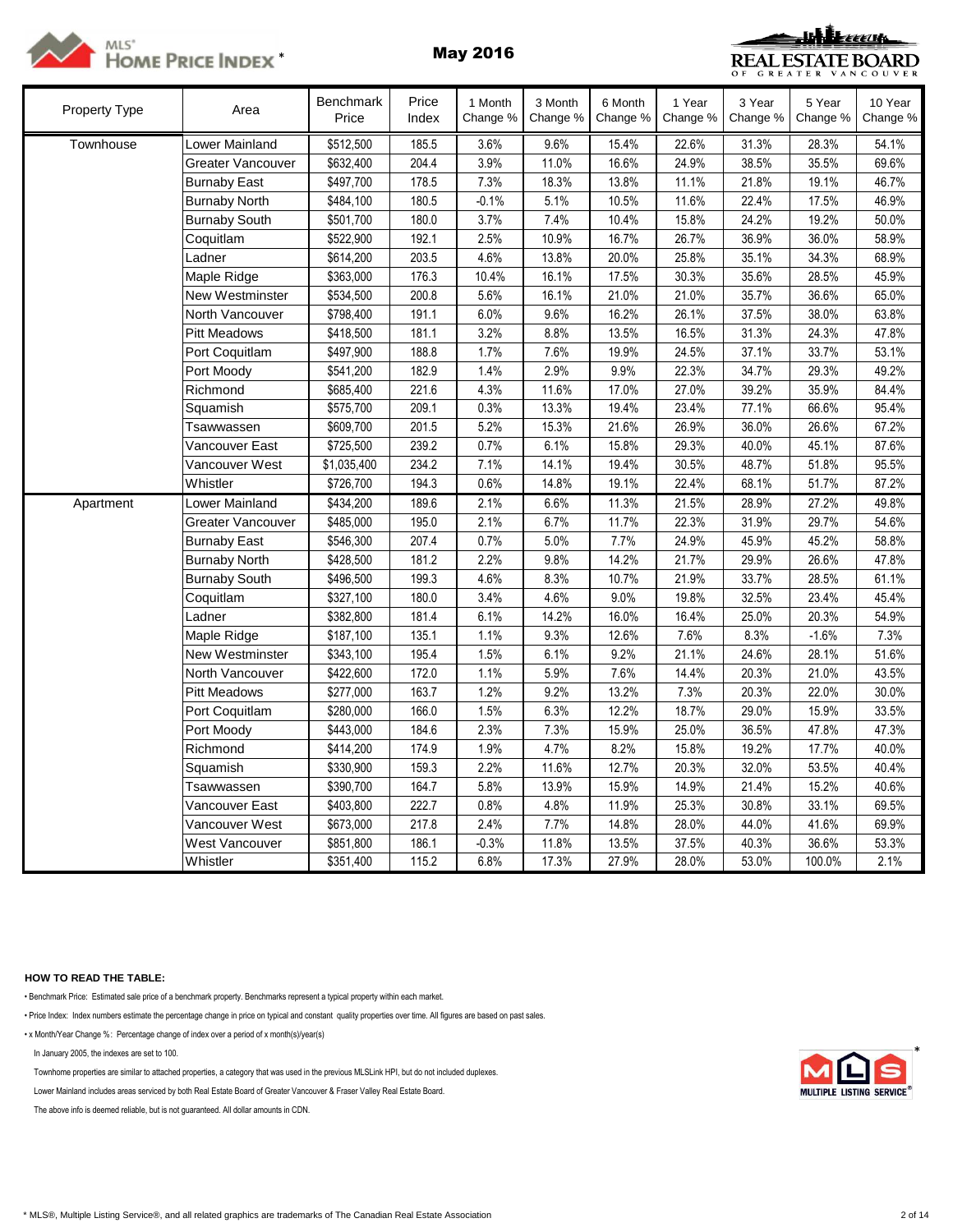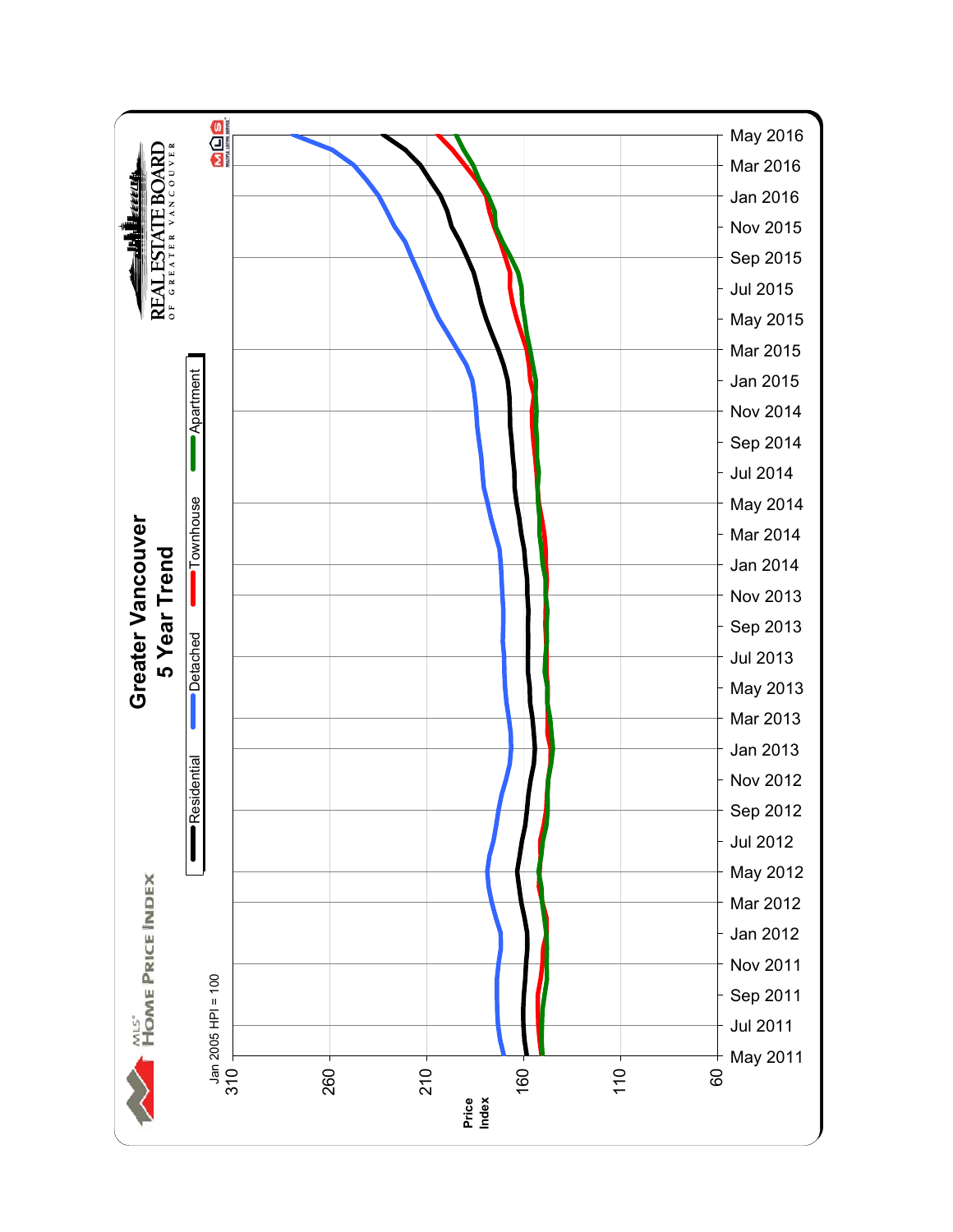|                            | STV101                                                               | 1,865          | 754                            | 2,150     |             | n/a         |           | 1,979          | 695              | 2,107          |             | n/a         |           | 1,723    | 733             | 1,600          |             | n/a       |           | 8,804    | 3,215         | 9,395    |             | n/a              |           | 7,326         | 3,084            | 6,859     |             | n/a                      | <b>MOS</b>                                                                        |
|----------------------------|----------------------------------------------------------------------|----------------|--------------------------------|-----------|-------------|-------------|-----------|----------------|------------------|----------------|-------------|-------------|-----------|----------|-----------------|----------------|-------------|-----------|-----------|----------|---------------|----------|-------------|------------------|-----------|---------------|------------------|-----------|-------------|--------------------------|-----------------------------------------------------------------------------------|
|                            | iWhistler/Pemberton                                                  | 22             | 45                             | 47        | \$1,122,000 | \$725,000   | \$328,000 | 80             | 35               | 35             | \$1,348,750 | \$569,000   | \$281,000 | 20       | $\overline{24}$ | $\overline{c}$ | \$919,000   | \$489,000 | \$252,000 | 111      | 153           | 229      | \$1,352,500 | \$723,000        | \$292,500 | 75            | 116              | 124       | \$1,100,000 | \$585,500<br>\$275,000   |                                                                                   |
|                            | Mest Vancouver/Howe Sound                                            | 102            | $\tilde{c}$                    | 35        | \$3,200,000 | n/a         | \$758,000 | 113            | $\mathbf \Omega$ | 22             | \$3,337,500 | n/a         | \$696,250 | 88       | $\frac{6}{2}$   | 27             | \$2,370,000 | n/a       | \$779,000 | 584      | $\frac{4}{1}$ | 116      | \$3,300,000 | \$1,686,500      | \$820,000 | 473           | 53               | 89        | \$2,320,000 | \$1,045,000<br>\$773,500 |                                                                                   |
|                            | <b>Vancouver West</b>                                                | $\frac{5}{2}$  | $^{\circ}_{\infty}$            | 572       | \$3,527,000 | \$1,310,000 | \$675,000 | 230            | 89               | 557            | \$3,688,000 | \$1,101,000 | \$625,000 | 211      | $\overline{a}$  | 502            | \$2,888,000 | \$885,738 | \$504,500 | 1,000    | 387           | 2,664    | \$3,530,000 | \$1,254,000      | \$635,000 | 906           | 404              | 2,121     | \$2,680,000 | \$913,500<br>\$505,000   |                                                                                   |
|                            | Vancouver East                                                       | 216            | $\frac{8}{3}$                  | 182       | \$1,561,000 | \$933,000   | \$445,450 | 180            | 57               | 195            | \$1,610,000 | \$1,010,000 | \$440,000 | 206      | 43              | 194            | \$1,200,000 | \$686,000 | \$412,000 | 869      | 213           | 812      | \$1,537,000 | \$885,000        | \$435,000 | 876           | 245              | 784       | \$1,140,000 | \$715,000<br>\$373,750   |                                                                                   |
|                            | Sunshine Coast                                                       | 133            | $\overset{\circ}{\phantom{a}}$ | 45        | \$505,000   | ηá          | ηá        | 124            | $\tilde{c}$      | $\frac{3}{2}$  | \$517,500   | n/a         | n/a       | 89       | $\tilde{c}$     | Ю              | \$360,250   | ηa        | ηá        | 517      | 55            | S3       | \$491,750   | \$285,000        | \$260,336 | 239           | 36               | 32        | \$392,000   | \$277,000<br>\$250,000   |                                                                                   |
| Facts                      | <b>Usimenp<sup>S</sup></b>                                           | $\overline{a}$ | 33                             | 22        | \$887,450   | \$540,000   | \$342,000 | 47             | $\frac{6}{5}$    | 36             | \$830,000   | n/a         | \$345,000 | 34       | $\overline{5}$  | $\frac{4}{3}$  | \$659,500   | \$419,900 | n/a       | 165      | 100           | 108      | \$825,000   | \$525,000        | \$335,000 | 138           | $\overline{101}$ | 5         | \$629,250   | \$409,900<br>\$248,777   |                                                                                   |
| $\boldsymbol{\omega}$<br>Ш | Richmond                                                             | 209            | 95                             | 325       | \$1,701,429 | \$764,000   | \$416,500 | 212            | 109              | 288            | \$1,750,000 | \$739,000   | \$423,500 | 224      | 141             | 174            | \$1,155,500 | \$570,000 | \$360,500 | 1,041    | 513           | 1,264    | \$1,680,000 | \$705,000        | \$412,000 | 988           | 562              | 796       | \$1,150,000 | \$560,000<br>\$353,900   |                                                                                   |
| <b>UAS</b>                 | Port Moody/Belcarra                                                  | 34             | 33                             | 54        | \$1,280,000 | \$583,000   | \$445,000 | 46             | $33\,$           | 46             | \$1,425,500 | \$648,000   | \$470,950 | 39       | 15              | 30             | \$999,900   | n/a       | \$367,500 | 189      | 117           | 199      | \$1,280,000 | \$595,000        | \$438,000 | 144           | $\frac{8}{4}$    | 112       | \$957,000   | \$411,000<br>\$367,500   |                                                                                   |
|                            | Port Coquitlam                                                       | $\rm ^{\rm 8}$ | $38$                           | 63        | \$888,000   | \$512,850   | \$276,500 | 86             | 46               | $\overline{z}$ | \$868,950   | \$510,000   | \$274,500 | 84       | 34              | 57             | \$650,870   | \$396,000 | \$237,525 | 360      | 183           | 339      | \$865,000   | \$525,000        | \$273,100 | 229           | 148              | 215       | \$635,000   | \$405,000<br>\$240,000   |                                                                                   |
| <u>ိ</u>                   | North Vancouver                                                      | 137            | $\overline{6}$                 | 145       | \$1,826,000 | \$1,000,000 | \$466,000 | 160            | 55               | 142            | \$1,680,500 | \$875,000   | \$467,000 | 149      | 56              | 123            | \$1,300,000 | \$717,000 | \$434,900 | 704      | 268           | 634      | \$1,652,000 | \$875,000        | \$460,000 | 697           | 254              | 524       | \$1,275,000 | \$679,900<br>\$409,950   |                                                                                   |
| $\overline{\mathbf{z}}$    | New Westminster                                                      | $\ddot{4}$     | $\frac{6}{5}$                  | 136       | \$1,120,500 | n/a         | \$368,250 | 52             | $\ddot{ }$       | 145            | \$1,050,000 | n/a         | \$350,000 | 36       | $\overline{z}$  | 109            | \$806,500   | n/a       | \$306,000 | 231      | $73$          | 549      | \$1,093,000 | \$550,000        | \$343,500 | 152           | $\overline{r}$   | 433       | \$771,250   | \$455,000<br>\$305,000   | for the Gulf Islands                                                              |
|                            | , <sup>Maple Ridge/Pitt Meadows</sup>                                | 235            | 77                             | 85        | \$714,500   | \$410,000   | \$229,900 | 266            | 83               | $\overline{9}$ | \$709,000   | \$390,000   | \$234,000 | 190      | 68              | 32             | \$560,500   | \$326,000 | \$210,000 | 1,069    | 365           | 302      | \$702,000   | \$378,500        | \$228,750 | 739           | 270              | 142       | \$531,000   | \$313,500<br>\$215,000   |                                                                                   |
|                            | $\frac{2}{3}$ - spuels                                               | <b>L</b>       | $\circ$                        | $\circ$   | P,d         | n/a         | ηá        | $\overline{ }$ | $\circ$          | $\circ$        | n/a         | n/a         | ηá        | ъ        | $\circ$         | $\circ$        | n/a         | n/a       | n/a       | 33       | $\circ$       | $\circ$  | \$425,000   | ηa               | n'a       | $\frac{8}{3}$ | $\circ$          | $\circ$   | n/a         | n/a<br>Ρå                |                                                                                   |
|                            | $q_{100}$ s - $e_{110}$ q                                            | 80             | $\frac{4}{3}$                  | 25        | \$1,185,500 | n/a         | \$549,000 | 89             | $\overline{c}$   | $\overline{9}$ | \$1,200,000 | n/a         | n/a       | 68       | $\tilde{c}$     | $\overline{3}$ | \$832,500   | n/a       | \$359,000 | 372      | 46            | 109      | \$1,205,000 | \$633,500        | \$489,000 | 301           | 51               | 106       | \$810,000   | \$497,950<br>\$345,000   |                                                                                   |
|                            | Coquitlam                                                            | 194            | 73                             | 177       | \$1,298,000 | \$699,000   | \$396,000 | 179            | 80               | 166            | \$1,255,250 | \$708,000   | \$378,800 | 167      | 63              | 8              | \$891,000   | \$490,000 | \$325,000 | 845      | 501           | 735      | \$1,250,000 | \$681,000        | \$350,950 | 641           | 242              | 451       | \$862,800   | \$494,050<br>\$318,000   |                                                                                   |
|                            | <b>Aqeuing</b>                                                       | 128            | 103                            | 267       | \$1,700,000 | \$667,500   | \$438,000 | 158            | $\mathfrak{c}$   | 279            | \$1,660,000 | \$758,000   | \$435,500 | 153      | 109             | 184            | \$1,212,000 | \$603,000 | \$401,500 | 714      | 400           | 1,282    | \$1,618,400 | \$656,942        | \$425,000 | 710           | 447              | 863       | \$1,200,250 | \$528,900<br>\$390,000   |                                                                                   |
|                            | VANCOUVER<br><b>ESTATE BOARL</b>                                     | Detached       | Attached                       | Apartment | Detached    | Attached    | Apartment | Detached       | Attached         | Apartmen       | Detached    | Attached    | Apartment | Detached | Attached        | Apartment      | Detached    | Attached  | Apartment | Detached | Attached      | Apartmen | Detached    | Attached         | Apartmen  | Detached      | Attached         | Apartment | Detached    | Apartment<br>Attached    |                                                                                   |
|                            | 2016<br>Ę<br><b>May</b>                                              | Number         | ۵ŕ                             | Sales     | Median      | Selling     | Price     | Number         | ٥ŕ               | Sales          | Median      | Selling     | Price     | Number   | ٥               | Sales          | Median      | Selling   | Price     | Number   | ō             | Sales    | Median      | Selling<br>Price |           | Number        | ٥ť               | Sales     | Median      | Selling<br>Price         |                                                                                   |
|                            | GREATER<br>$\mathbf{\overline{X}}$<br>$\mathbf{R}$<br>$\overline{0}$ |                |                                | May       | 2016        |             |           |                |                  | April          | 2016        |             |           |          |                 | Nay            | 2015        |           |           |          |               | Jan. -   | May. 2016   | Year-to-date     |           |               |                  | Jan. -    | May. 2015   | Year-to-date             | Note: Median Selling Prices are not reported for areas with less than 20 sales or |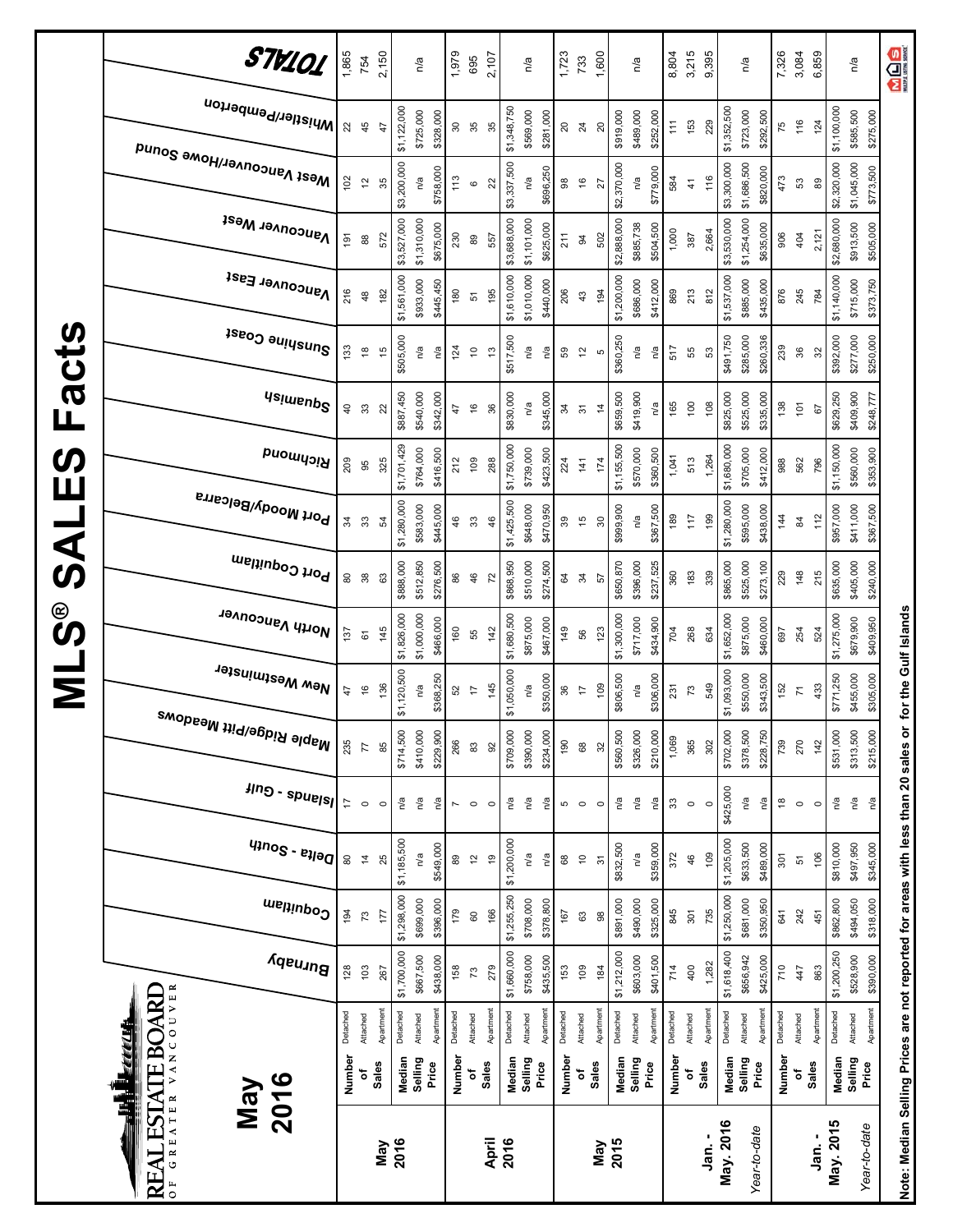| 106%<br>157%<br>119%<br>67%<br>69%<br>92%<br>68%<br>82%<br>72%<br>79%<br>68%<br>73%<br>73%<br>75%<br>230<br>$142$<br>76%<br>127<br>202<br>138<br>50<br>26<br><b>ន</b> ភ<br>$\overline{24}$<br><b>63 4 23</b><br>$\ddot{ }$<br>92<br><b>SV</b><br>Richmond<br>$\boldsymbol{\mathcal{O}}$<br>1,610<br>1,572<br>1,453<br>1,801<br>56%<br>89%<br>94%<br>58%<br>78%<br>718<br>68%<br>78%<br>51%<br>$92\%$<br>75%<br>49%<br>408<br>169<br>355<br>356<br>123<br>328<br>60%<br>88%<br>298<br>150<br>54%<br>80%<br>323<br>657<br><b>MILS</b><br><sup>, Port Moody/Belcarra</sup><br>102%<br>89%<br>87%<br>74%<br>79%<br>72%<br>82%<br>65%<br>54%<br>67%<br>88%<br>90%<br>75%<br>67%<br>82%<br>143<br>261<br>244<br>223<br>14<br>206<br>53<br>52 38<br>$\overline{6}$<br>45<br>5<br>37<br>52<br>51<br>Port Coquitiam<br>106%<br>103%<br>106%<br>98%<br>72%<br>73%<br>75%<br>118<br>77%<br>73%<br>80%<br>73%<br>80%<br>60%<br>496<br>228<br>386<br>316<br>53%<br>107<br>88%<br>204<br>404<br>36<br>47<br>$_{68}$<br>$\rm ^{\rm o}$<br>$\frac{4}{4}$<br>95<br>$\overline{6}$<br>I North Vancouver<br>1,008<br>109%<br>100%<br>77%<br>57%<br>72%<br>77%<br>85%<br>88%<br>71%<br>77%<br>240<br>202<br>193<br>142<br>83%<br>193<br>168<br>73%<br>303<br>802<br>70%<br>79%<br>57%<br>983<br>329<br>923<br>56<br>66<br>$\overline{r}$<br>$\circlede$<br><b>SV</b><br>New Westminster<br>106%<br>103%<br>76%<br>65%<br>72%<br>79%<br>68%<br>55%<br>91%<br>88%<br>86%<br>$340$<br>68%<br>80%<br>79%<br>53%<br>949<br>686<br>$\frac{6}{2}$<br>105<br>813<br>152<br>85<br>$\frac{14}{1}$<br>$\frac{6}{5}$<br>59<br>26<br>42<br>92<br>$\overline{2}$<br>Σ<br>, <sup>Maple Ridge/Pitt Meadows</sup><br>100%<br>135%<br>161%<br>1,374<br>1,041<br>71%<br>84%<br>87%<br>108<br>86%<br>318<br>210<br>90%<br>77%<br>54%<br>419<br>78%<br>92%<br>71%<br>65%<br>46%<br>272<br>414<br>306<br>327<br>63<br>$\mathbbm{S}$<br>$_{88}$<br>57<br>59<br>$\frac{2}{3}$ - spuels <br>106%<br>33%<br>41%<br>26%<br>52%<br>ηá<br>n'a<br>η'a<br>ηá<br>$\frac{6}{5}$<br>n/a<br>n/a<br>Ρā<br>0%<br>n/a<br>17<br>$\tilde{\mathbf{G}}$<br>$\mathbb{S}^3$<br>Ρg<br>$\circ$<br>$\circ$<br>$\circ$<br>54<br>$\circ$<br>$\circ$<br>$\circ$<br>$\circ$<br>$\circ$<br>$\circ$<br>$\overline{\phantom{a}}$<br>q<br>109%<br>103%<br>74%<br>33%<br>57%<br>56%<br>86%<br>91%<br>58%<br>52%<br>79%<br>80%<br>78%<br>77%<br>74%<br>108<br>155<br>636<br>143<br>43<br>141<br>379<br>32<br>30<br>$_{89}$<br>34<br>79<br>$\overleftarrow{\tau}$<br>$\mathfrak{g}$<br>$\overline{\tau}$<br>Coquitlam<br>104%<br>102%<br>1,264<br>71%<br>92%<br>61%<br>192<br>293<br>215<br>61%<br>75%<br>70%<br>365<br>868<br>67%<br>82%<br>70%<br>76%<br>272<br>77%<br>85%<br>318<br>790<br>57%<br>222<br>141<br>922<br>$\overline{\mathcal{R}}$<br>8<br>8<br>Burnaby<br>1,200<br>1,437<br>1,080<br>1,524<br>68%<br>82%<br>72%<br>66%<br>77%<br>93%<br>70%<br>61%<br>60%<br>89%<br>68%<br>288<br>44%<br>300<br>62%<br>93%<br>300<br>57%<br>288<br>134<br>256<br>108<br>219<br>133<br>553<br>657<br>VANCOUVER<br><b>REAL ESTATE BOARD</b><br>Apartment<br>Apartment<br>Apartment<br>Apartment<br>Apartment<br>Apartment<br>Apartment<br>Apartment<br>Apartment<br>Detached<br>Apartment<br>Detached<br>Detached<br>Detached<br>Detached<br>Detached<br>Detached<br>Detached<br>Detached<br>Detached<br>Attached<br>% Sales to Attached<br>Attached<br>Attached<br>Attached<br>% Sales to Attached<br>Attached<br>% Sales to Attached<br>Attached<br>% Sales to $_{\text{Atamed}}$<br>% Sales to<br>Listings<br>Listings<br>Listings<br>Listings<br>Listings<br>Listings<br>Listings<br>Listings<br>Listings<br>Listings<br>Number<br>Number<br>Number<br>Number<br>Number<br>đ<br>۵Ļ<br>đ<br>٥f | acts<br>Щ | Mest Vancouver/Howe Sound<br><b>Vancouver West</b><br>Vancouver East<br>Sunshine Coast<br><b>Usimenp<sup>S</sup></b> | 213<br>303<br>358<br>123 | $\tilde{\mathbf{G}}$<br>$\overline{10}$<br>66<br>$\overleftarrow{\cdot}$ | 29<br>693<br>232<br>$\overline{\phantom{a}}$ | 48%<br>63%<br>60%<br>108% | 63%<br>81%<br>73%<br>164% | 121%<br>83%<br>78%<br>214% | 215<br>349<br>294<br>138 | $\tilde{4}$<br>$\frac{2}{3}$<br>55<br>29 | 32<br>695<br>212<br>$\overline{a}$ | 53%<br>66%<br>61%<br>90% | 43%<br>86%<br>93%<br>34% | 69%<br>80%<br>92%<br>130% | $183$<br>$\frac{6}{2}$<br>289<br>$\overline{11}$<br>288<br>$73$<br>130<br>$\frac{1}{2}$ | 46<br>724<br>240<br>$\overline{C}$ | 54%<br>73%<br>72%<br>45% | 100%<br>80%<br>59%<br>92% | 59%<br>69%<br>81%<br>50% | 1,050<br>1,686<br>1,425<br>578 | $\tt 60$<br>484<br>273<br>68 | 56%<br>161<br>3,344<br>59%<br>61%<br>991<br>89%<br>50 | 68%<br>80%<br>78%<br>81% | 72%<br>80%<br>82%<br>106% | 986<br>1,594<br>1,271<br>564 | $\overline{7}9$<br>633<br>315<br>62 | $\ddot{5}$<br>3,553<br>1,197<br>47 | 48%<br>57%<br>69%<br>42% | 67%<br>64%<br>78%<br>58% | 52%<br>60%<br>65%<br>68% |
|--------------------------------------------------------------------------------------------------------------------------------------------------------------------------------------------------------------------------------------------------------------------------------------------------------------------------------------------------------------------------------------------------------------------------------------------------------------------------------------------------------------------------------------------------------------------------------------------------------------------------------------------------------------------------------------------------------------------------------------------------------------------------------------------------------------------------------------------------------------------------------------------------------------------------------------------------------------------------------------------------------------------------------------------------------------------------------------------------------------------------------------------------------------------------------------------------------------------------------------------------------------------------------------------------------------------------------------------------------------------------------------------------------------------------------------------------------------------------------------------------------------------------------------------------------------------------------------------------------------------------------------------------------------------------------------------------------------------------------------------------------------------------------------------------------------------------------------------------------------------------------------------------------------------------------------------------------------------------------------------------------------------------------------------------------------------------------------------------------------------------------------------------------------------------------------------------------------------------------------------------------------------------------------------------------------------------------------------------------------------------------------------------------------------------------------------------------------------------------------------------------------------------------------------------------------------------------------------------------------------------------------------------------------------------------------------------------------------------------------------------------------------------------------------------------------------------------------------------------------------------------------------------------------------------------------------------------------------------------------------------------------------------------------------------------------------------------------------------------------------------------------------------------------------------------------------------------------------------------------------------------------------------------------------------------------------------------------------------------------------------------------------------------------------------------------------------------------------------------------------------------------------------------------------------------------------------------------------------------------------------------------------------------------------------------------------------------------------|-----------|----------------------------------------------------------------------------------------------------------------------|--------------------------|--------------------------------------------------------------------------|----------------------------------------------|---------------------------|---------------------------|----------------------------|--------------------------|------------------------------------------|------------------------------------|--------------------------|--------------------------|---------------------------|-----------------------------------------------------------------------------------------|------------------------------------|--------------------------|---------------------------|--------------------------|--------------------------------|------------------------------|-------------------------------------------------------|--------------------------|---------------------------|------------------------------|-------------------------------------|------------------------------------|--------------------------|--------------------------|--------------------------|
|                                                                                                                                                                                                                                                                                                                                                                                                                                                                                                                                                                                                                                                                                                                                                                                                                                                                                                                                                                                                                                                                                                                                                                                                                                                                                                                                                                                                                                                                                                                                                                                                                                                                                                                                                                                                                                                                                                                                                                                                                                                                                                                                                                                                                                                                                                                                                                                                                                                                                                                                                                                                                                                                                                                                                                                                                                                                                                                                                                                                                                                                                                                                                                                                                                                                                                                                                                                                                                                                                                                                                                                                                                                                                                                    |           |                                                                                                                      |                          |                                                                          |                                              |                           |                           |                            |                          |                                          |                                    |                          |                          |                           |                                                                                         |                                    |                          |                           |                          |                                |                              |                                                       |                          |                           |                              |                                     |                                    |                          |                          |                          |
|                                                                                                                                                                                                                                                                                                                                                                                                                                                                                                                                                                                                                                                                                                                                                                                                                                                                                                                                                                                                                                                                                                                                                                                                                                                                                                                                                                                                                                                                                                                                                                                                                                                                                                                                                                                                                                                                                                                                                                                                                                                                                                                                                                                                                                                                                                                                                                                                                                                                                                                                                                                                                                                                                                                                                                                                                                                                                                                                                                                                                                                                                                                                                                                                                                                                                                                                                                                                                                                                                                                                                                                                                                                                                                                    |           |                                                                                                                      |                          |                                                                          |                                              |                           |                           |                            |                          |                                          |                                    |                          |                          |                           |                                                                                         |                                    |                          |                           |                          |                                |                              |                                                       |                          |                           |                              |                                     |                                    |                          |                          |                          |
|                                                                                                                                                                                                                                                                                                                                                                                                                                                                                                                                                                                                                                                                                                                                                                                                                                                                                                                                                                                                                                                                                                                                                                                                                                                                                                                                                                                                                                                                                                                                                                                                                                                                                                                                                                                                                                                                                                                                                                                                                                                                                                                                                                                                                                                                                                                                                                                                                                                                                                                                                                                                                                                                                                                                                                                                                                                                                                                                                                                                                                                                                                                                                                                                                                                                                                                                                                                                                                                                                                                                                                                                                                                                                                                    |           |                                                                                                                      |                          |                                                                          |                                              |                           |                           |                            |                          |                                          |                                    |                          |                          |                           |                                                                                         |                                    |                          |                           |                          |                                |                              |                                                       |                          |                           |                              |                                     |                                    |                          |                          |                          |
|                                                                                                                                                                                                                                                                                                                                                                                                                                                                                                                                                                                                                                                                                                                                                                                                                                                                                                                                                                                                                                                                                                                                                                                                                                                                                                                                                                                                                                                                                                                                                                                                                                                                                                                                                                                                                                                                                                                                                                                                                                                                                                                                                                                                                                                                                                                                                                                                                                                                                                                                                                                                                                                                                                                                                                                                                                                                                                                                                                                                                                                                                                                                                                                                                                                                                                                                                                                                                                                                                                                                                                                                                                                                                                                    |           |                                                                                                                      |                          |                                                                          |                                              |                           |                           |                            |                          |                                          |                                    |                          |                          |                           |                                                                                         |                                    |                          |                           |                          |                                |                              |                                                       |                          |                           |                              |                                     |                                    |                          |                          |                          |
|                                                                                                                                                                                                                                                                                                                                                                                                                                                                                                                                                                                                                                                                                                                                                                                                                                                                                                                                                                                                                                                                                                                                                                                                                                                                                                                                                                                                                                                                                                                                                                                                                                                                                                                                                                                                                                                                                                                                                                                                                                                                                                                                                                                                                                                                                                                                                                                                                                                                                                                                                                                                                                                                                                                                                                                                                                                                                                                                                                                                                                                                                                                                                                                                                                                                                                                                                                                                                                                                                                                                                                                                                                                                                                                    |           |                                                                                                                      |                          |                                                                          |                                              |                           |                           |                            |                          |                                          |                                    |                          |                          |                           |                                                                                         |                                    |                          |                           |                          |                                |                              |                                                       |                          |                           |                              |                                     |                                    |                          |                          |                          |
|                                                                                                                                                                                                                                                                                                                                                                                                                                                                                                                                                                                                                                                                                                                                                                                                                                                                                                                                                                                                                                                                                                                                                                                                                                                                                                                                                                                                                                                                                                                                                                                                                                                                                                                                                                                                                                                                                                                                                                                                                                                                                                                                                                                                                                                                                                                                                                                                                                                                                                                                                                                                                                                                                                                                                                                                                                                                                                                                                                                                                                                                                                                                                                                                                                                                                                                                                                                                                                                                                                                                                                                                                                                                                                                    |           | <b>TAR LE</b><br>2016<br><b>May</b><br>OF GREATER                                                                    |                          |                                                                          |                                              |                           |                           |                            |                          |                                          |                                    |                          |                          |                           |                                                                                         |                                    |                          |                           |                          |                                |                              |                                                       |                          |                           |                              |                                     |                                    |                          |                          |                          |

**\* Year-to-date listings represent a cumulative total of listings rather than total active listings.**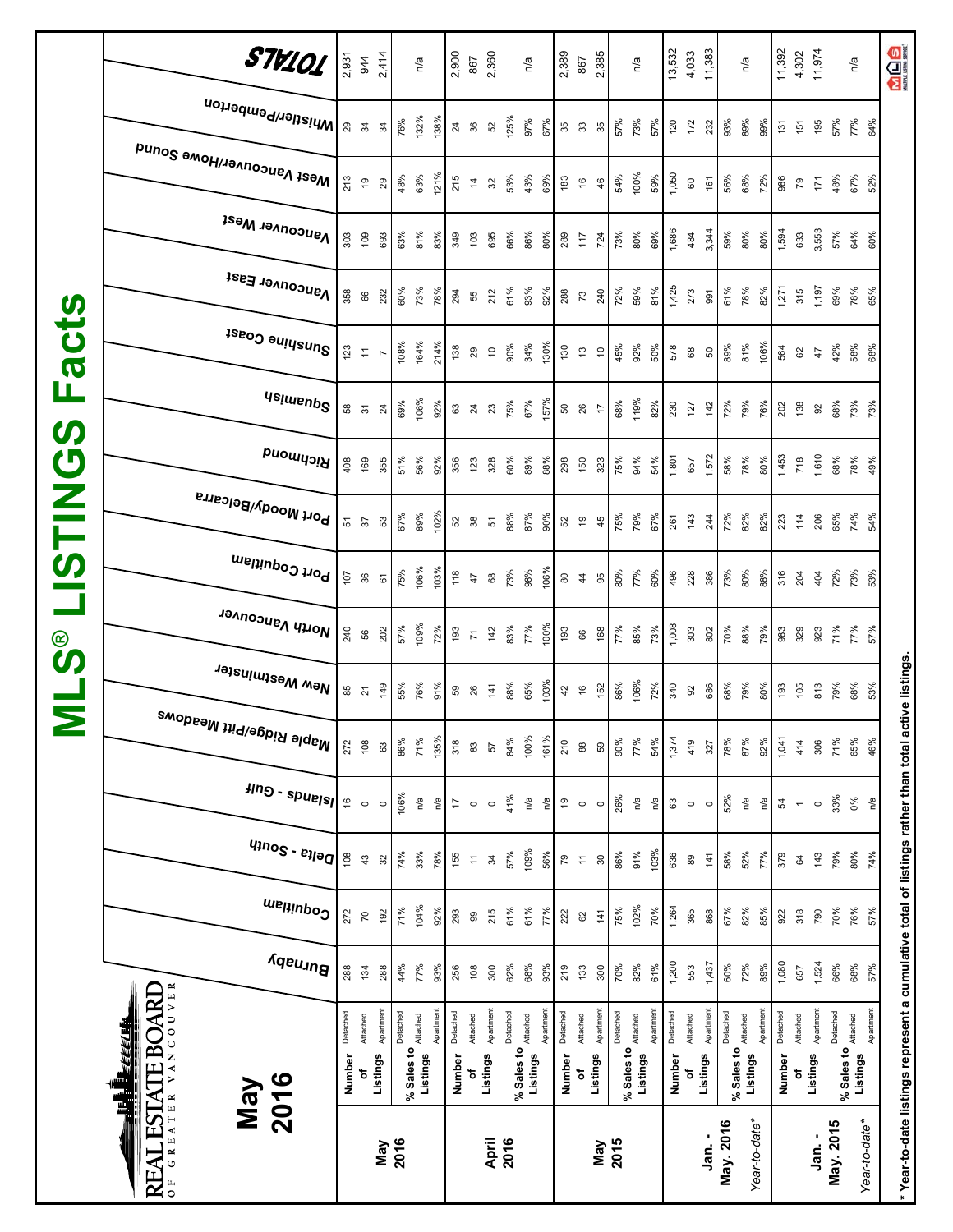# <u>ulbaan</u> REAL ESTATE BOARD

# **Listing & Sales Activity Summary**



|                                                                                             |                             |                               | <b>Listings</b>     |                                      |                     |                     |                               | <b>Sales</b>                         |                             |                              |                                       |
|---------------------------------------------------------------------------------------------|-----------------------------|-------------------------------|---------------------|--------------------------------------|---------------------|---------------------|-------------------------------|--------------------------------------|-----------------------------|------------------------------|---------------------------------------|
|                                                                                             | $\mathbf{1}$<br>May<br>2015 | $\overline{2}$<br>Apr<br>2016 | 3<br>May<br>2016    | Col. 2 & 3<br>Percentage<br>Variance | 5<br>May<br>2015    | 6<br>Apr<br>2016    | $\overline{7}$<br>May<br>2016 | Col. 6 & 7<br>Percentage<br>Variance | 9<br>Mar 2015 -<br>May 2015 | 10<br>Mar 2016 -<br>May 2016 | Col. 9 & 10<br>Percentage<br>Variance |
| <b>BURNABY</b><br><b>DETACHED</b><br><b>ATTACHED</b><br><b>APARTMENTS</b>                   | 219<br>133<br>300           | 256<br>108<br>300             | 288<br>134<br>288   | %<br>12.5<br>24.1<br>$-4.0$          | 153<br>109<br>184   | 158<br>73<br>279    | 128<br>103<br>267             | %<br>$-19.0$<br>41.1<br>$-4.3$       | 503<br>306<br>603           | 467<br>272<br>868            | %<br>$-7.2$<br>$-11.1$<br>43.9        |
| <b>COQUITLAM</b><br><b>DETACHED</b><br><b>ATTACHED</b><br><b>APARTMENTS</b>                 | 222<br>62<br>141            | 293<br>99<br>215              | 272<br>70<br>192    | $-7.2$<br>$-29.3$<br>$-10.7$         | 167<br>63<br>98     | 179<br>60<br>166    | 194<br>73<br>177              | 8.4<br>21.7<br>6.6                   | 467<br>179<br>310           | 565<br>212<br>506            | 21.0<br>18.4<br>63.2                  |
| <b>DELTA</b><br><b>DETACHED</b><br><b>ATTACHED</b><br><b>APARTMENTS</b>                     | 79<br>11<br>30              | 155<br>11<br>34               | 108<br>43<br>32     | $-30.3$<br>290.9<br>$-5.9$           | 68<br>10<br>31      | 89<br>12<br>19      | 80<br>14<br>25                | $-10.1$<br>16.7<br>31.6              | 216<br>40<br>85             | 260<br>37<br>80              | 20.4<br>$-7.5$<br>$-5.9$              |
| <b>MAPLE RIDGE/PITT MEADOWS</b><br><b>DETACHED</b><br><b>ATTACHED</b><br><b>APARTMENTS</b>  | 210<br>88<br>59             | 318<br>83<br>57               | 272<br>108<br>63    | $-14.5$<br>30.1<br>10.5              | 190<br>68<br>32     | 266<br>83<br>92     | 235<br>77<br>85               | $-11.7$<br>$-7.2$<br>$-7.6$          | 533<br>210<br>95            | 755<br>250<br>227            | 41.7<br>19.0<br>138.9                 |
| <b>NORTH VANCOUVER</b><br><b>DETACHED</b><br><b>ATTACHED</b><br><b>APARTMENTS</b>           | 193<br>66<br>168            | 193<br>71<br>142              | 240<br>56<br>202    | 24.4<br>$-21.1$<br>42.3              | 149<br>56<br>123    | 160<br>55<br>142    | 137<br>61<br>145              | $-14.4$<br>10.9<br>2.1               | 505<br>179<br>373           | 477<br>177<br>443            | $-5.5$<br>$-1.1$<br>18.8              |
| <b>NEW WESTMINSTER</b><br><b>DETACHED</b><br><b>ATTACHED</b><br>APARTMENTS                  | 42<br>16<br>152             | 59<br>26<br>141               | 85<br>21<br>149     | 44.1<br>$-19.2$<br>5.7               | 36<br>17<br>109     | 52<br>17<br>145     | 47<br>16<br>136               | $-9.6$<br>$-5.9$<br>$-6.2$           | 108<br>50<br>297            | 162<br>51<br>392             | 50.0<br>2.0<br>32.0                   |
| PORT MOODY/BELCARRA<br><b>DETACHED</b><br><b>ATTACHED</b><br><b>APARTMENTS</b>              | 52<br>19<br>45              | 52<br>38<br>51                | 51<br>37<br>53      | $-1.9$<br>$-2.6$<br>3.9              | 39<br>15<br>30      | 46<br>33<br>46      | 34<br>33<br>54                | $-26.1$<br>0.0<br>17.4               | 113<br>63<br>77             | 138<br>88<br>146             | 22.1<br>39.7<br>89.6                  |
| <b>PORT COQUITLAM</b><br><b>DETACHED</b><br><b>ATTACHED</b><br>APARTMENTS                   | 80<br>44<br>95              | 118<br>47<br>68               | 107<br>36<br>61     | $-9.3$<br>$-23.4$<br>$-10.3$         | 64<br>34<br>57      | 86<br>46<br>72      | 80<br>38<br>63                | $-7.0$<br>$-17.4$<br>$-12.5$         | 169<br>104<br>163           | 253<br>130<br>220            | 49.7<br>25.0<br>35.0                  |
| <b>RICHMOND</b><br><b>DETACHED</b><br><b>ATTACHED</b><br><b>APARTMENTS</b>                  | 298<br>150<br>323           | 356<br>123<br>328             | 408<br>169<br>355   | 14.6<br>37.4<br>8.2                  | 224<br>141<br>174   | 212<br>109<br>288   | 209<br>95<br>325              | $-1.4$<br>$-12.8$<br>12.8            | 706<br>402<br>556           | 675<br>337<br>887            | $-4.4$<br>$-16.2$<br>59.5             |
| <b>SUNSHINE COAST</b><br>DETACHED<br><b>ATTACHED</b><br><b>APARTMENTS</b>                   | 130<br>13<br>10             | 138<br>29<br>10               | 123<br>11<br>7      | $-10.9$<br>$-62.1$<br>$-30.0$        | 59<br>12<br>5       | 124<br>10<br>13     | 133<br>18<br>15               | 7.3<br>80.0<br>15.4                  | 173<br>31<br>19             | 393<br>37<br>41              | 127.2<br>19.4<br>115.8                |
| <b>SQUAMISH</b><br><b>DETACHED</b><br><b>ATTACHED</b><br><b>APARTMENTS</b>                  | 50<br>26<br>17              | 63<br>24<br>23                | 58<br>31<br>24      | $-7.9$<br>29.2<br>4.3                | 34<br>31<br>14      | 47<br>16<br>36      | 40<br>33<br>22                | $-14.9$<br>106.3<br>$-38.9$          | 102<br>73<br>46             | 121<br>76<br>84              | 18.6<br>4.1<br>82.6                   |
| <b>VANCOUVER EAST</b><br><b>DETACHED</b><br><b>ATTACHED</b><br><b>APARTMENTS</b>            | 288<br>73<br>240            | 294<br>55<br>212              | 358<br>66<br>232    | 21.8<br>20.0<br>9.4                  | 206<br>43<br>194    | 180<br>51<br>195    | 216<br>48<br>182              | 20.0<br>$-5.9$<br>$-6.7$             | 636<br>180<br>554           | 603<br>157<br>585            | $-5.2$<br>$-12.8$<br>5.6              |
| <b>VANCOUVER WEST</b><br><b>DETACHED</b><br><b>ATTACHED</b><br><b>APARTMENTS</b>            | 289<br>117<br>724           | 349<br>103<br>695             | 303<br>109<br>693   | $-13.2$<br>5.8<br>$-0.3$             | 211<br>94<br>502    | 230<br>89<br>557    | 191<br>88<br>572              | $-17.0$<br>$-1.1$<br>2.7             | 640<br>305<br>1492          | 640<br>276<br>1811           | 0.0<br>$-9.5$<br>21.4                 |
| <b>WHISTLER/PEMBERTON</b><br><b>DETACHED</b><br><b>ATTACHED</b><br><b>APARTMENTS</b>        | 35<br>33<br>35              | 24<br>36<br>52                | 29<br>34<br>34      | 20.8<br>$-5.6$<br>$-34.6$            | 20<br>24<br>20      | 30<br>35<br>35      | 22<br>45<br>47                | $-26.7$<br>28.6<br>34.3              | 56<br>75<br>76              | 81<br>110<br>137             | 44.6<br>46.7<br>80.3                  |
| <b>WEST VANCOUVER/HOWE SOUND</b><br><b>DETACHED</b><br><b>ATTACHED</b><br><b>APARTMENTS</b> | 183<br>16<br>46             | 215<br>14<br>32               | 213<br>19<br>29     | $-0.9$<br>35.7<br>$-9.4$             | 98<br>16<br>27      | 113<br>6<br>22      | 102<br>12<br>35               | $-9.7$<br>100.0<br>59.1              | 308<br>43<br>60             | 361<br>25<br>82              | 17.2<br>$-41.9$<br>36.7               |
| <b>GRAND TOTALS</b><br><b>DETACHED</b><br><b>ATTACHED</b><br><b>APARTMENTS</b>              | 2370<br>867<br>2385         | 2883<br>867<br>2360           | 2915<br>944<br>2414 | 1.1<br>8.9<br>2.3                    | 1718<br>733<br>1600 | 1972<br>695<br>2107 | 1848<br>754<br>2150           | $-6.3$<br>8.5<br>2.0                 | 5235<br>2240<br>4806        | 5951<br>2235<br>6509         | 13.7<br>$-0.2$<br>35.4                |